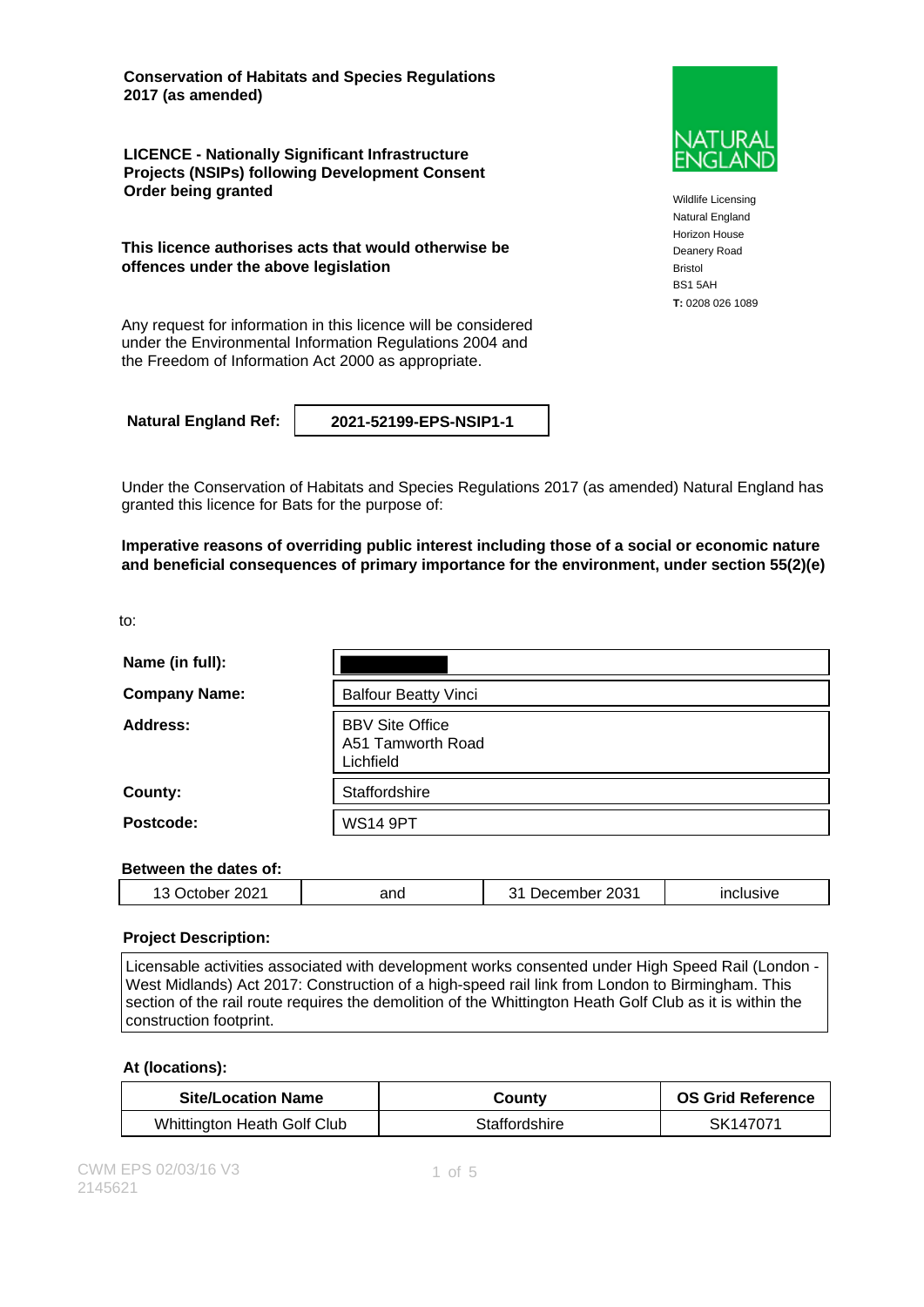### **For the following Species; activities and methods:**

| <b>Species Common Name</b><br>(Taxonomic Name)    | <b>Activity</b>                                       | Method                                                                                                                                                       |
|---------------------------------------------------|-------------------------------------------------------|--------------------------------------------------------------------------------------------------------------------------------------------------------------|
| Brown long-eared<br>(Plecotus auritus)            | Capture; Destroy resting<br>place; Disturb; Transport | By endoscope; By hand; Destructive<br>search by soft demolition; Disturbance by<br>illumination; Disturbance by noise or<br>vibration; Mechanical demolition |
| Common pipistrelle<br>(Pipistrellus pipistrellus) | Capture; Destroy resting<br>place; Disturb; Transport | By endoscope; By hand; Destructive<br>search by soft demolition; Disturbance by<br>illumination; Disturbance by noise or<br>vibration; Mechanical demolition |

### **For the following licensable activities and maximum numbers:**

| <b>Licensable Activity</b> | <b>Permitted Species</b><br><b>Common Name</b> | <b>Maximum Number</b>                   |
|----------------------------|------------------------------------------------|-----------------------------------------|
| Capture                    | Brown long-eared                               | $\overline{2}$                          |
|                            | Common pipistrelle                             | 2                                       |
| Destroy resting place      | Brown long-eared                               | See Additional Condition for<br>details |
|                            | Common pipistrelle                             | See Additional Condition for<br>details |
| Disturb                    | Brown long-eared                               | Not Specified                           |
|                            | Common pipistrelle                             | Not Specified                           |
| Transport                  | Brown long-eared                               | 2                                       |
|                            | Common pipistrelle                             | 2                                       |

# **PLEASE NOTE**

The maximum number(s) stated in the above table refers to the maximum number of individuals of the stated species that can be captured or transported under the terms of this licence and the maximum number/s of resting places or breeding sites that can be damaged or destroyed under this licence (if applicable). Maximum numbers cannot be specified and do not apply to disturbance activities. Where applicable, please also refer to the special conditions outlined in your licence Annex for further details on how this/these maximum number(s) applies/apply to the activities permitted under your licence.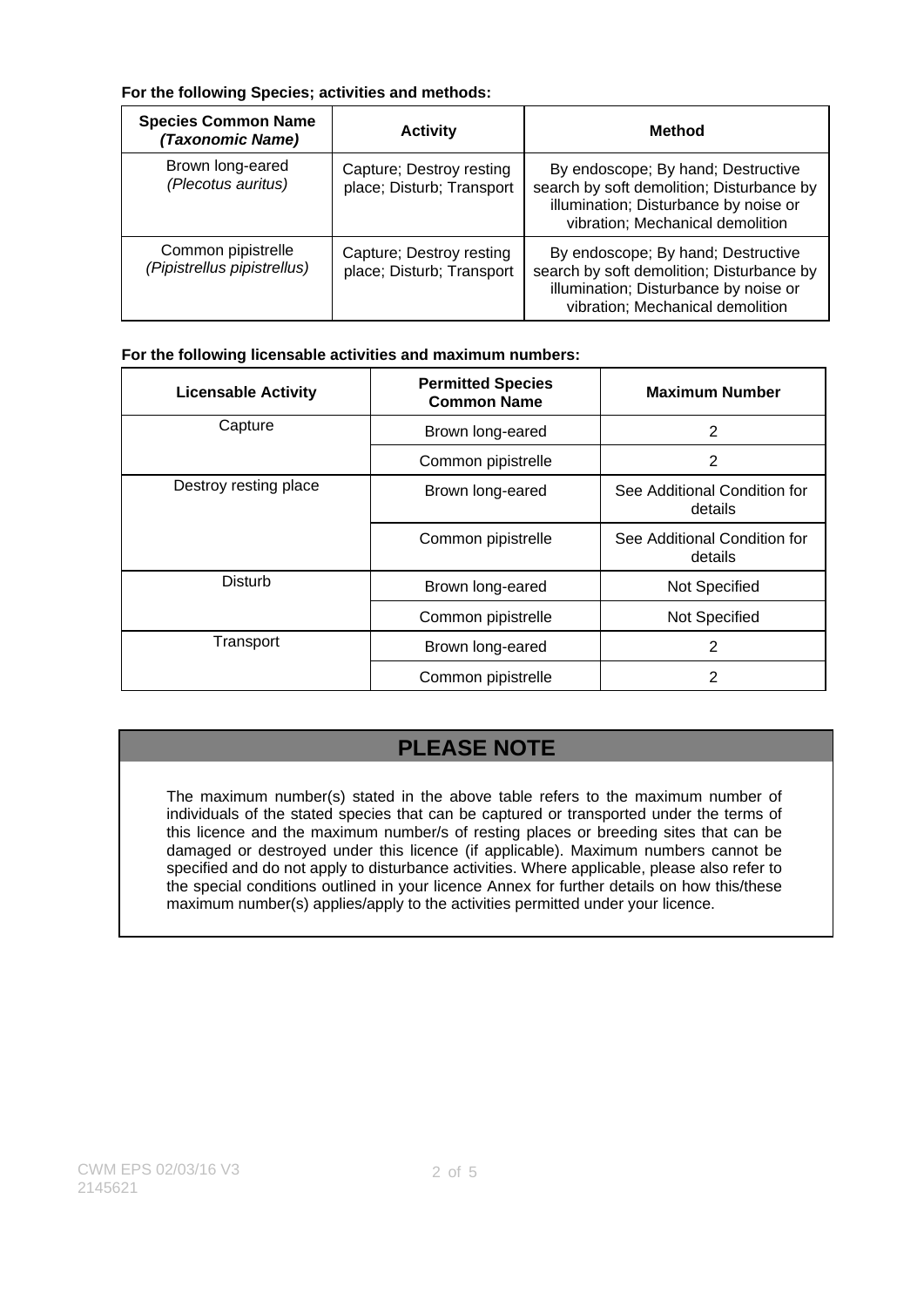**This licence is granted subject to the licensee, including servants and named agents, adhering to the conditions and notes specified below and to the activities agreed in the Method Statement, or Annex and Work Schedule, between the licensee and Natural England. The Method Statement, or Annex, for the mitigation scheme is appended to this licence. The following person is authorised to act on behalf of the licensee:**

| <b>Consultant Name:</b>                                                                                                                                                                                                                                                                                         |                                                                                                                                                           |  |
|-----------------------------------------------------------------------------------------------------------------------------------------------------------------------------------------------------------------------------------------------------------------------------------------------------------------|-----------------------------------------------------------------------------------------------------------------------------------------------------------|--|
|                                                                                                                                                                                                                                                                                                                 | <b>Eleven Brindley Place</b><br>2 Brunswick Square<br>Birmingham                                                                                          |  |
| County:                                                                                                                                                                                                                                                                                                         | <b>West Midlands</b>                                                                                                                                      |  |
| Postcode:                                                                                                                                                                                                                                                                                                       | <b>B1 2LP</b>                                                                                                                                             |  |
| Signature:                                                                                                                                                                                                                                                                                                      | 13 October 2021<br>Date:<br>(for and on behalf of Natural England)                                                                                        |  |
| <b>WARNING</b>                                                                                                                                                                                                                                                                                                  |                                                                                                                                                           |  |
| This licence authorises acts that would otherwise be offences under the<br>Conservation of Habitats and Species Regulations 2017 (as amended). Any<br>departure from the conditions relating to this licence may be an offence under that<br>legislation;                                                       |                                                                                                                                                           |  |
|                                                                                                                                                                                                                                                                                                                 | This licence conveys no authority for actions prohibited by any other legislation;                                                                        |  |
| This licence can be modified or revoked at any time by Natural England, but this will<br>not be done unless there are good reasons for doing so. The licence is likely to be<br>revoked immediately if it is discovered that false information had been provided<br>which resulted in the issue of the licence. |                                                                                                                                                           |  |
|                                                                                                                                                                                                                                                                                                                 | Bodies corporate and their directors/secretaries are liable for offences under the<br>Conservation of Habitats and Species Regulations 2017 (as amended). |  |

### **LICENCE CONDITIONS**

- 1. The licensee is responsible for ensuring that operations comply with all terms and conditions of the licence.
- 2. While engaged in the activities to which this licence applies the licensee shall make a copy of the licence (including any Annex and Work Schedule if applicable) available for inspection on each site where the activities are taking place and shall produce it on demand to any constable or an officer of Natural England.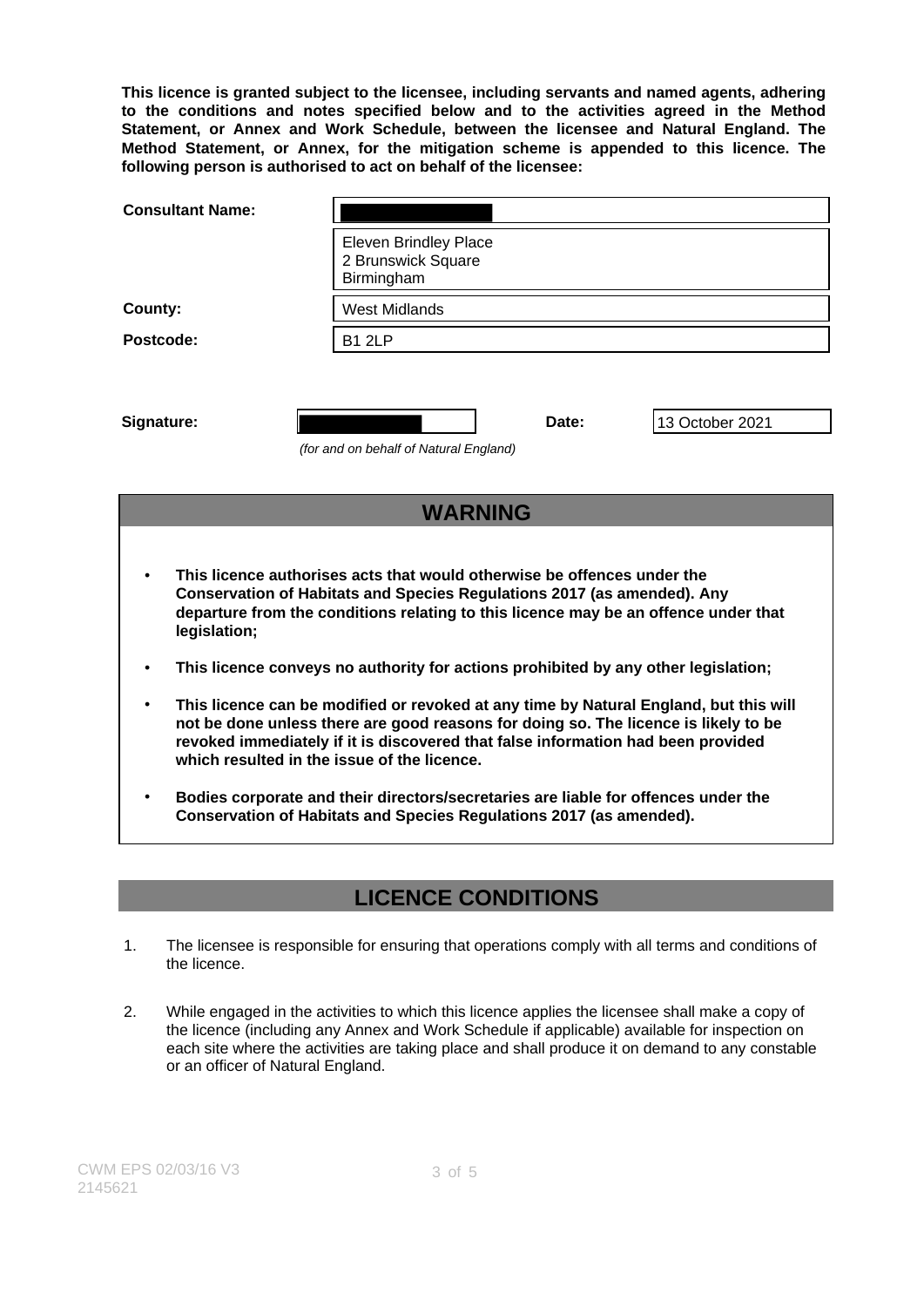## **LICENCE CONDITIONS**

- 3. No agent of the licensee shall carry out any of the activities to which this licence (including any Annex and Work Schedule if applicable) applies unless authorised in writing by the licensee, appointing them the licensee's agent. The agent shall make a copy of the authorisation available for and shall produce it on demand to any constable or officer of Natural England.
- 4. The licensee must submit a written report of actions taken under the licence (including any Annex and Work Schedule if applicable), even if no action is taken, and send it to the Natural England officer at the address shown at the top of the report form, to arrive not later than 14 days (two weeks) after the expiry of the licence. Failure to make reports may result in the licence being revoked and/or the refusal to grant subsequent licences. Please note some licences may have additional reporting requirements specified in an attached Annex.
- 5. It is a condition of the licence (including any Annex and Work Schedule if applicable) that any post development monitoring data (e.g. survey data and habitat assessment) including nil returns are submitted to Natural England to arrive no later than 14 days (two weeks) after the expiry of the licence or as specified in any Annex. Post development survey data (except nil returns) must also be sent to the relevant Local Biological Records centre within this time period.
- 6. A person authorised by the licensee shall provide him/her with such information as is within his/ her knowledge and is necessary for the report, which the licensee is required to make to Natural England.
- 7. The licensee shall permit an officer of Natural England, accompanied by such persons as he/ she considers necessary for the purpose, on production of his/her identification on demand, reasonable access to the site for monitoring purposes and to be present during any operations carried out under the authority of this licence for the purpose of ascertaining whether the conditions of this licence are being, or have been, complied with. The licensee shall give all reasonable assistance to an officer of Natural England and any persons accompanying him/her.
- 8. The licensee, including servants and named agents, must adhere to the activities; the licensable methods; the numbers per species (if relevant) and the timescales agreed between the Licensee and Natural England in the Method Statement or, if applicable, in the Annex and Work Schedule attached to the licence.
- 9. All activities authorised by this licence, and all equipment used in connection herewith shall be carried out, constructed and maintained (as the case may be) so as to avoid cruelty, unnecessary injury or distress to any species covered by this licence.
- 10. Methods used in connection with the execution of this licence must comply with the relevant published mitigation guidelines, unless otherwise agreed with Natural England.
- 11. Good practice and reasonable avoidance measures must be followed at all times.
- 12. All records are to be made available for inspection at any reasonable time by Natural England.
- 13. The licensee and named ecologist are responsible for all activities of the persons they have appointed in connection with this licence.
- 14. It is a condition of this licence that you must have obtained prior consent from all landowners and/or occupiers before commencing any activities that are authorised by this licence.